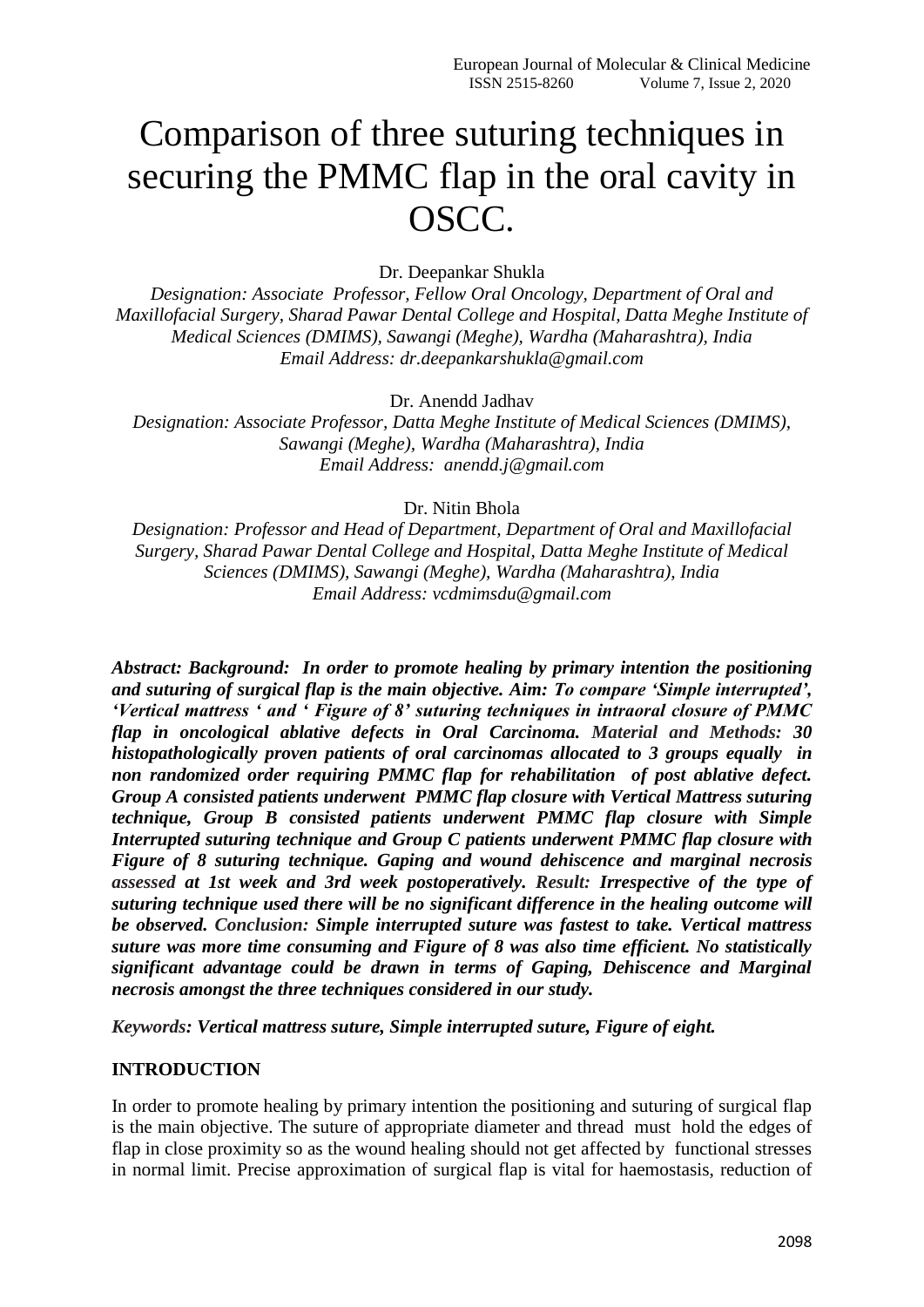dead space and covering bony defects. If the edges of wound are not approximated properly it causes collection of blood, serum and other body fluids, inability for haemostasis thereby delaying the healing process and to suppression of flap dehiscence from the surgical bed.

 Flap surgeries are more complex processes conceptually than wound healing in any other site in the body. It is proven that mechanical stability of flap require higher attention in suturing . The accomplishment of any surgical outcome depends on appropriate closure and stabilization of margins of wound in their desired position. The biofilm formation in oral cavity due to the aqueous environment disrupts the outcome of healing and stability of flap post-operatively. Also, bacterial colonization and the masticatory forces exerted by dentition may hamper the healing. The goal of immediate reconstruction is wound closure for better functional and aesthetic outcomes. At present, microvascular surgeries are considered as the gold standard of care for reconstructing ablative defects, limitations are lack of expertise in urban countries. The PMMC is still one of most acceptable flap for reconstruction.<sup>1</sup> It is considered as a "workhorse" flap for reconstruction of soft tissue in head, face, and neck  $(HFN)$  region.<sup>2</sup> The versatility of PMMC makes it a reliable and reconstructive option for many HFN defects involving mucosa or skin, or both. The major advantages include good blood supply, less morbidity of donor site, and proximity to HFN region.

 A good approximation is the basic need. The skin closure technique should be technically easy, esthetically acceptable and economical. For ideal surgical practice, proper union and less surgical scar are important factors. 3 Evolution occurred in wound closure techniques including sutures that absorbable, tapes, staples and adhesive compounds. Many surgeons still prefers traditional sutures. Sutures help in healing by primary intention.

 The vertical mattress suture produces greater wound eversion, dead space closure and provides greater wound strength. Vertical mattress sutures has main advantage of eversion of skin for proper apposition is possible in elders having chances of inversion.<sup>3</sup> Simple interrupted suture are most commonly used. They are inserted through wound side singly and tied with a surgeon's knot. They are strong and can be used in areas of stress. The tension is shared as they are placed 4-8 mm apart to close large wounds. As each is independent and loosening one will not produce loosening of the other and it produces degree of eversion. A figure of eight stitch use two core sutures for distribution of apposition forces and minimize  $\bar{\tan}$ <sub>4,5</sub>.

The present study aims to compare 'Simple interrupted', 'Vertical mattress 'and 'Figure of 8' suturing techniques in intraoral closure of PMMC flap in oncological ablative defects in Oral squamous cell carcinoma.

#### **Objectives**

1. To evaluate the healing outcomes of using simple interrupted suturing technique for PMMC flap closure in OSCC.

2. To evaluate the healing outcomes of using vertical mattress suturing technique for PMMC flap closure in OSCC.

3. To evaluate the healing outcomes of using figure of 8 suturing technique for PMMC flap closure in OSCC.

4. To compare the three techniques for PMMC flap closure in OSCC.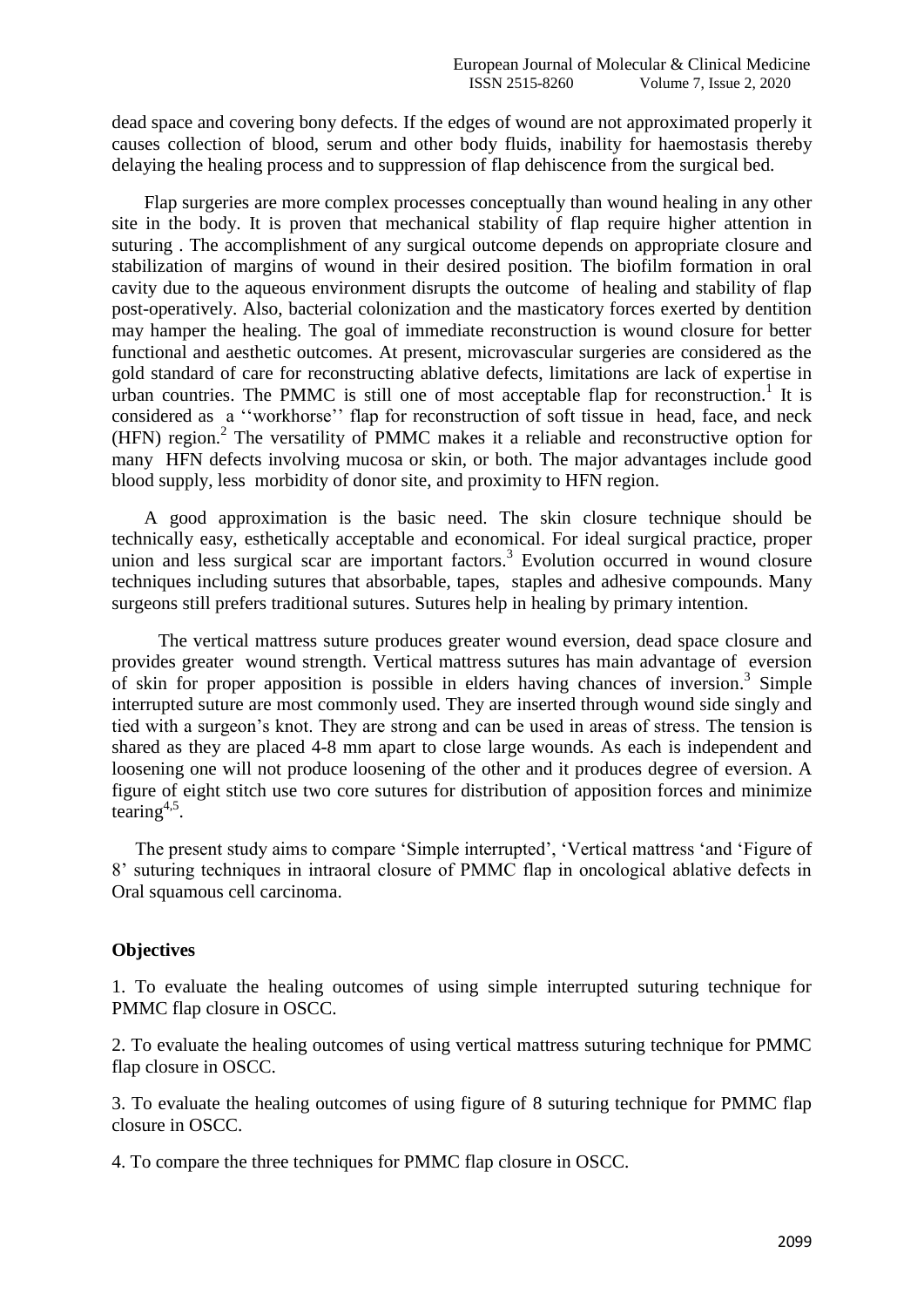# **Methods: MATERIALS AND METHOD**

 This is a prospective, non-randomized pilot study is scheduled to be conducted in the department of Oral & Maxillofacial Surgery, Sharad Pawar Dental College and Hospital, AcharyaVinoba Bhave Rural Hospital, Sawangi (Meghe), Wardha during Oct 2019 to April 2020. The study would be conducted in accordance with Helsinki declaration and its later amendments or comparable ethical standards and after approval by the institutional ethical guidelines prescribed by Central Ethics Committee on Human Research (C.E.C.H.R) of Datta Meghe Institute of Medical Sciences.

# SAMPLE SIZE DETERMINATION:

 The calculation of sample size based on previous studies (Alexander C. Castilloet al<sup>3</sup>). The following formula was used to calculate the sample size required for this study at 95% confidence interval and 80% power of study. Therefore, sample size for this study came as 10 patients per group. This study will be conducted on 30 histopathologically proven patients of oral carcinoma allocated equally in 3 groups in a randomized order by requiring PMMC flap for reconstruction of the post ablative defects.

Group A (n= 10): PMMC flap closed with Vertical Mattress suturing technique.

Group B (n= 10): PMMC flap closed with Simple Interrupted suturing technique.

Group C  $(n=10)$ : PMMC flap closed with Figure of 8 suturing technique.

Patients fulfilling the criteria given below, were recruited for the study

CRITERION FOR INCLUSION:

1) Histopathologically proven 'Oral Squamous Cell Carcinoma'.

- 2) Systemically healthy individuals.
- 3) Patient requiring reconstruction with PMMC.

# CRITERION FOR EXCLUSION:

1) Patients who have been operated earlier for Oral Squamous Cell

Carcinoma.

2) Patients who have received pre operative radiotherapy / chemotherapy.

- 3) Immunocompromised patients.
- 4) Any other flap

# ARMAMENTARIUM:

- 1. 3-0 vicryl (310) polyfilamentous braided dyed polyglactic acid suture material.
- 2. Needle Holder
- 3. Toothed Adson's forcep
- 4. Dean's suture cutting scissor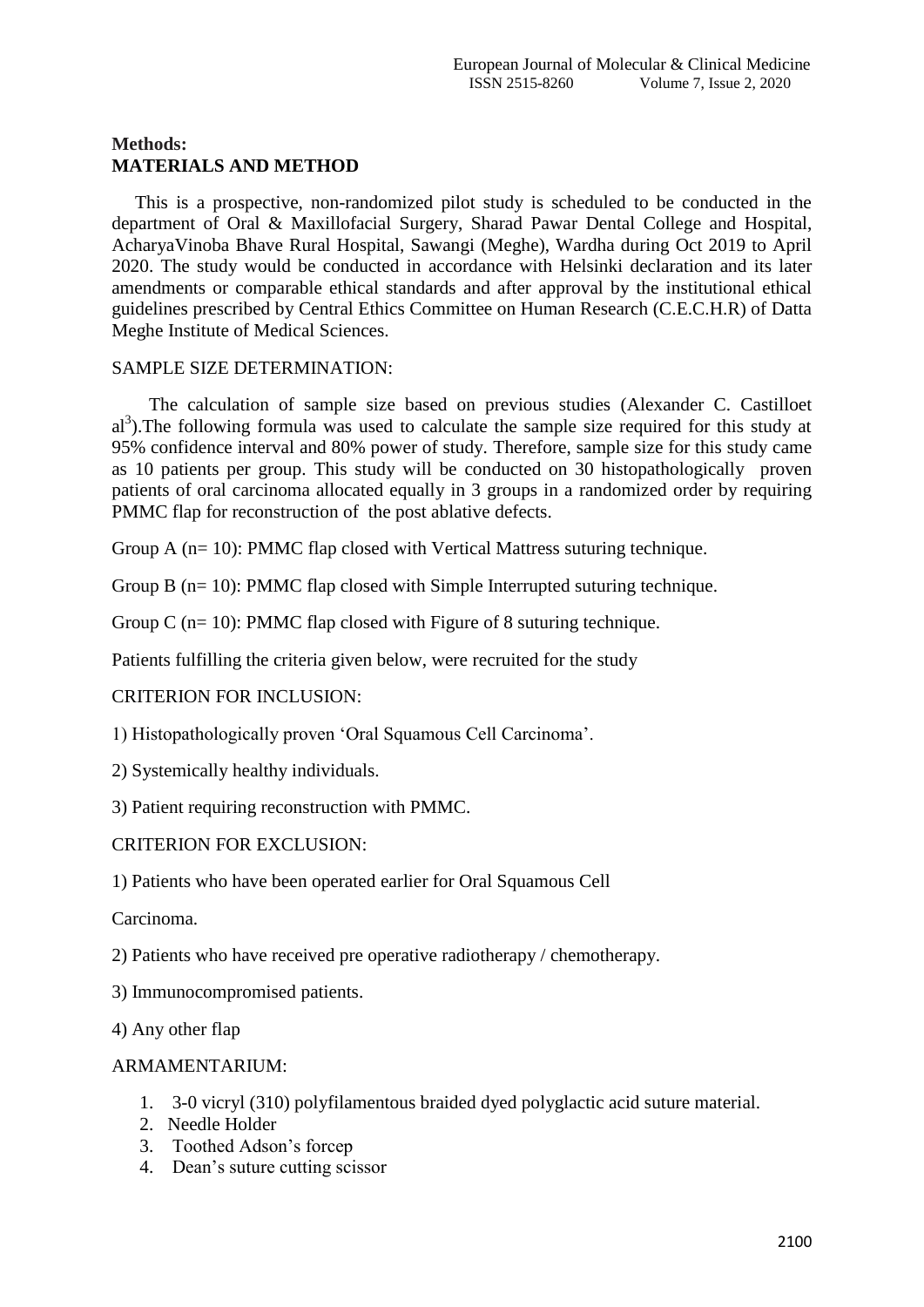# **METHODOLOGY:**

### CONSENT:

Informed consent will be obtained from all patients before inclusion in the study. (Annexure-I). Assessment of the cases will be done preoperatively on the basis of case history and clinical examination (Annexure- II).

#### PRE-OPERATIVE INVESTIGATIONS:

The patients will be subjected to CT Head with contrast (Ipromide) in Department of Radio-Diagnosis, AVBRH, Sawangi (Meghe). CECT 16 slices/cut with Axial, Coronal and Saggitalcuts. Complete Blood investigations will be done and Physician and anaesthetist fitness will be obtained for surgery.

#### INTERVENTION

- Randomization will be done by lottery method.

Group A: Vertical mattress suturing technique

Placement of suture done by taking large bite of tissue from edge of wound and crossing at equal distance through the tissue on opposite side. The reversed needle having very small bite at dermal/ epidermal edge for close approximation of edges of wound.

Group B: Simple interrupted suturing technique

It is most commonly used suture method. The sutures are placed independently. The distance between each suture and the incision line can be varied according to the necessity and convenience.

Group C: Figure of 8 Suturing technique

After everting the distal side of incision with help of tissue forcep, insert the needle 5- 10 mm away from wound edge. Needle twisted and bite taken with depth of subcutaneous tissue just lower to dermis on the proximal side. The last part of suture is placed by penetration of tissue on proximal side just lower to dermis, with upward facing needle. Emerge needle tip 3 mm away from wound edge on proximal side. An instrument square knot or surgeon's knot was tied.

#### EVALUATION:

Following parameters were recorded:

- 1. Gaping and wound dehiscence
- 2. Marginal Necrosis

Follow up period: 1st week postoperatively and 3rd week postoperatively.

#### **Outcome:**

In the patients with OSCC requiring reconstruction with PMMC flap for the post ablative oncological defects, the flap is going to be secured by either of the three suturing techniques which is Simple interrupted, Vertical Mattress and Figure of 8. Irrespective of the type of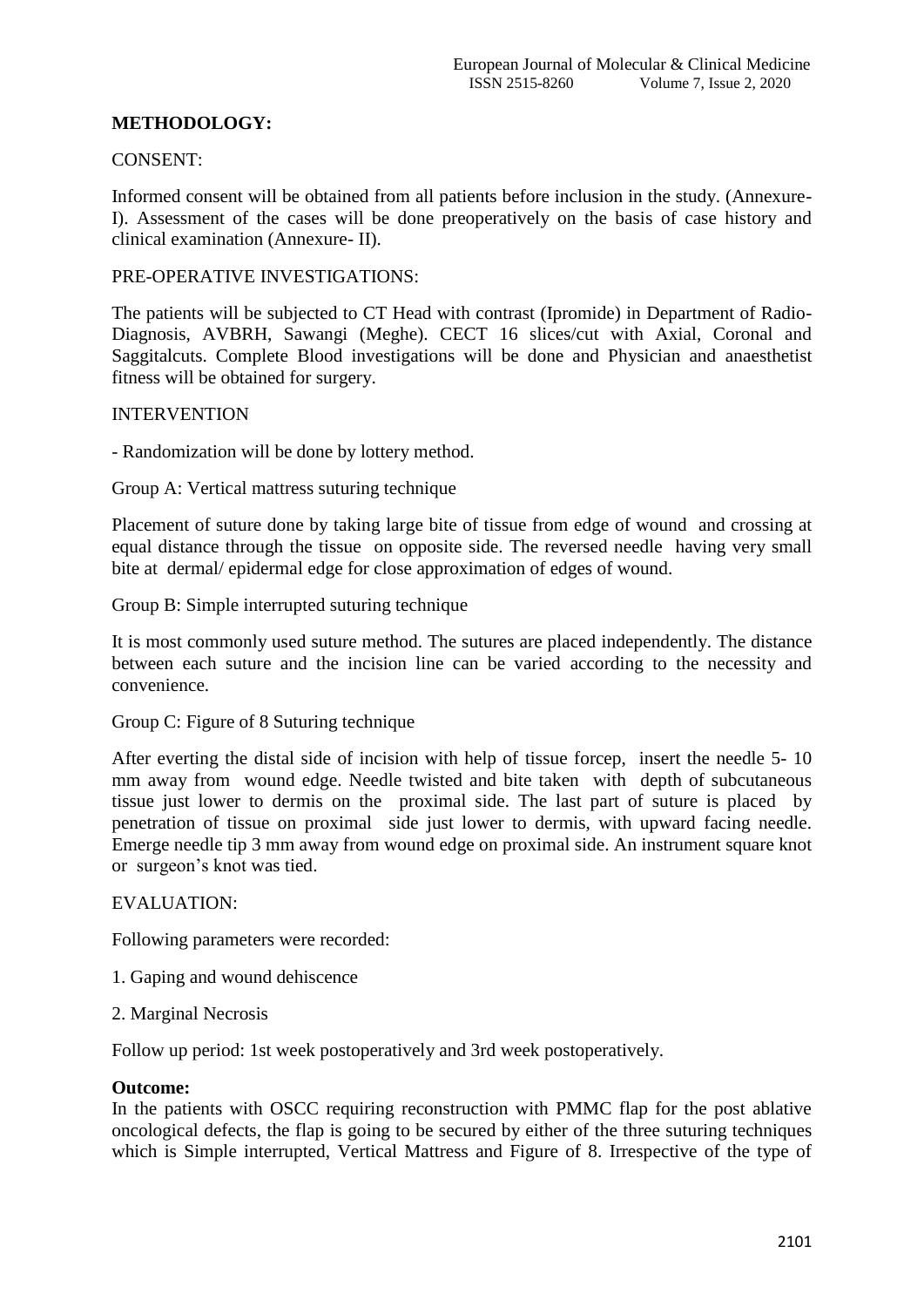suturing techniques used there will be no significant difference in the healing outcome will be observed.

#### **Expected Outcomes:**

Irrespective of the type of suturing technique used there will be no significant difference in the healing outcome will be observed.

#### **Sample size determination:**

As it is a pilot study, so all the patients with OSCC reporting to the Sharad Pawar Dental College on outpatient basis or Acharya Vinoba Bhave Rural Hospital within the time duration of the study, requiring PMMC flap for the reconstruction of the post ablative oncological defect, fulfilling the criteria for the study will be recruited in the study and will be alternatively allocated in the group.

#### **DISCUSSION:**

 In any intra and extra-oral surgical procedure, the management of soft-tissue is an main objective to achieve a correct esthetic and functional result. In reaching this goal, there are 2 aspects of similar importance : one is designing and management of the flap, and the other is technique of suturing.<sup>6,7</sup> Infection along the incision line is the potentially dangerous postoperative event, also affect the quality of life of patient by delayed healing. There need to be regular monitoring for surgical complications which include gaping, dehiscence and edge necrosis. The material and technique of suturing used to close the defect have direct impact on healing potential.

 The major purpose of sutures is stabilization of flap without imposing needless traction over soft tissue during process of healing. The selection of technique of suturing is dependent on its features. The technique decides the flap to be everted or introflected, to compress adjacent tissues to warrant hemostasis, or to create a hermetic closure in different planes.

 No studies have yet been reported in literature comparing the suturing techniques in securing the PMMC flap in the oral cavity in OSCC. Hence, the present prospective pilot study was designed to compare 'Simple interrupted, Vertical mattress and Figure of 8' techniques of suturing in intraoral closure of PMMC flap in oncological ablative defects in Oral carcinoma.

 In practice today, universally accepted technique for small defect, or equidistant defect is simple interrupted suture .It needs surgeons knot after insertion of suture through the margins of wound. When placement of knot is correct, there is slight eversion of wound edges.<sup>8</sup>

 Vertical mattress suture is mainly indicated for eversion if skin edges. It incorporates larger quantity of tissue within passage of the suture loops and permits greater closure strength and better distribution of tension in a wound. Vertical mattress involves the far – far, near – near system. Far – far suture passes 4 – 8 mm distance from the wound edge deep in the wound below the dermis. Undermining the wound edges beforehand helps in the placement of the sutures. The near – near suture is placed at a shallow depth of about 1mm and it should lie in the upper dermis. It should be placed within  $1 - 2$  mm of the wound edges. Both the ends of the suture thread after near – near passage of the needle should be tied on one side of the wound. The ends are tied likewise so that the knot lies on the side where the suture passage began.

 The vertical mattress suture is tied snugly yet gently. If excess pull is applied on the knot it would create more edge eversion and produce excessive tension and scarring. The excessive tension may result in skin tear at the near – near placement site. Under the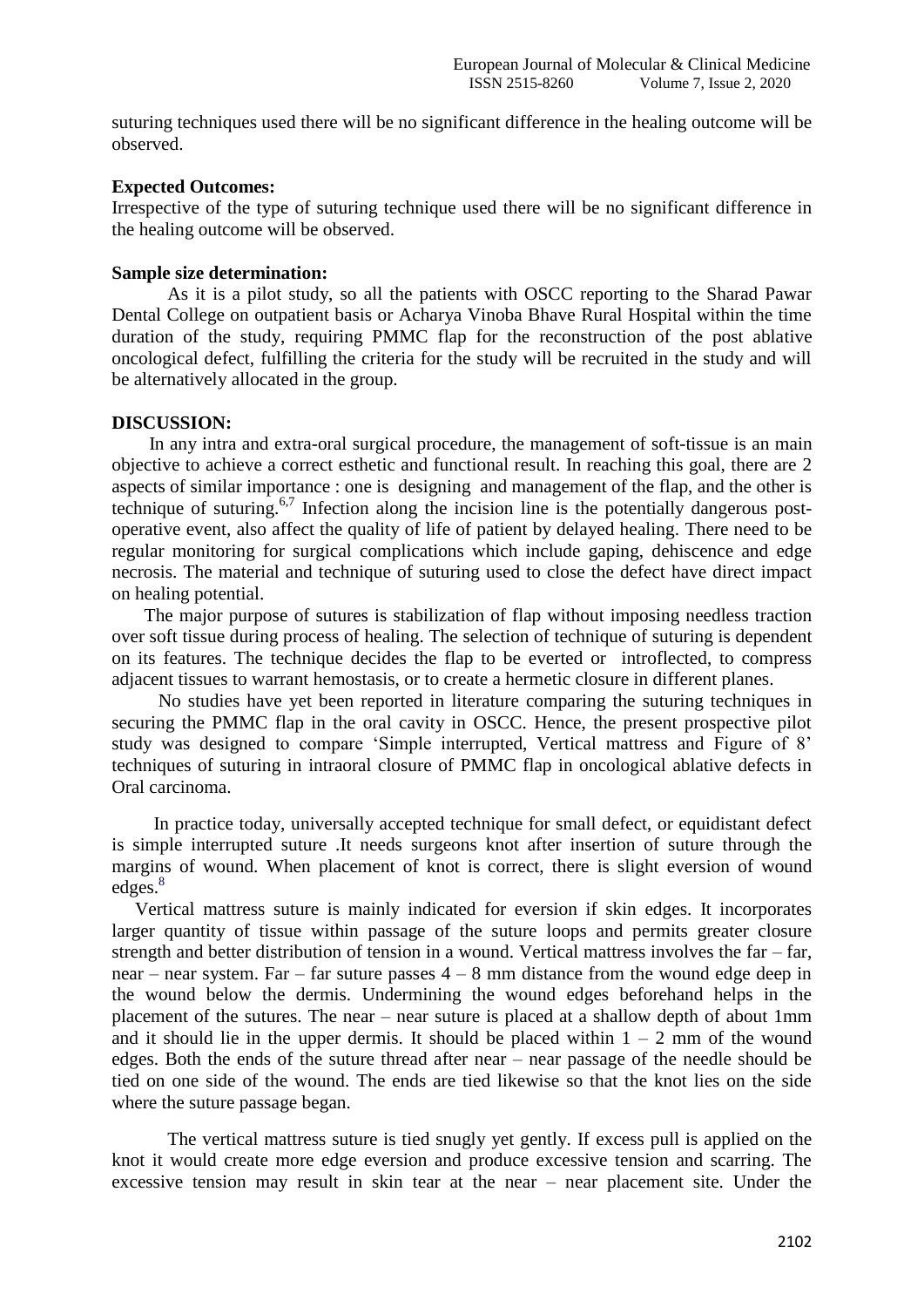externalized loops of the vertical mattress suture necrosis of the skin has been observed on tight tying of knots and causes retraction of scar which will be pulled downwards. It is also named as "cross hatching, railroad or Frankenstein marks".

 There should be symmetrical placement of the vertical mattress suture. If not so, the wound will come together with one edge higher and the other one low which will create a shelf resulting in esthetically and functionally inferior scar.

 Figure-of-eight suture has been recognized as an economizer both of time and of suture material. It still possesses a lot of other merits, mainly among which are its simplicity; very wide field of application; and the fact that it can combine some of the advantages of both the continuous and the interrupted suture.

 30 systemically healthy patients diagnosed with oral carcinoma requiring cancer resection and reconstruction with PMMC flap will be allocated equally in 3 groups by alternate randomization irrespective of age, disease and treatment characteristic and were electively posted for ablative resection, neck dissection and reconstruction with PMMC flap. All the surgeries will be performed by single experienced surgeon. Bhola et al reported on role for bilobed/bipaddled pectoralis major myocutaneous flap for single-stage immediate reconstruction of post ablative oncologic full-thickness defects of the cheek<sup>9</sup>.

Following parameters will be recorded:

- 1. Gaping and wound dehiscence
- 2. Marginal Necrosis

Follow up period: 1st week postoperatively and 3rd week postoperatively.

Upon healing of the gaping and dehisced margins they will be freshen up and resutured with the respective suturing technique of that Group. In the patients having Marginal necrosis the necrosed demarcated tissue will be removed and the margins will be resutured . A study on alternative to sutures for skin closure after neck dissection was reported by García, Eet  $al<sup>10</sup>$ and Oswal et al  $11$ .

As mentioned of the three techniques appreciable difference may be noted in technique complexity. Simple interrupted suturing technique might be the most time efficient repair to perform in accordance to our study.

In our study irrespective of the type of suturing techniques used there may be no significant difference in the healing outcome will be observed.

# **Conclusion:**

So far, no literature is found on comparing the types of suturing techniques and evaluating their efficacy for intraoral PMMC flap closure in post ablative defects of OSCC. Therefore more data is required on the suturing techniques for securing the PMMC flap in post ablative defects of OSCC.

# **REFERENCES:**

[1] Sejal Kumarpal Munoyath, Kavitha Prasad,Saumya Sehgal :Complications of pectoralis major myocutaneous flap in orofacial reconstruction– case report with review of literature.Journal of Dental & Oro-facial Research Vol 12 Issue 1 Jan 2016.